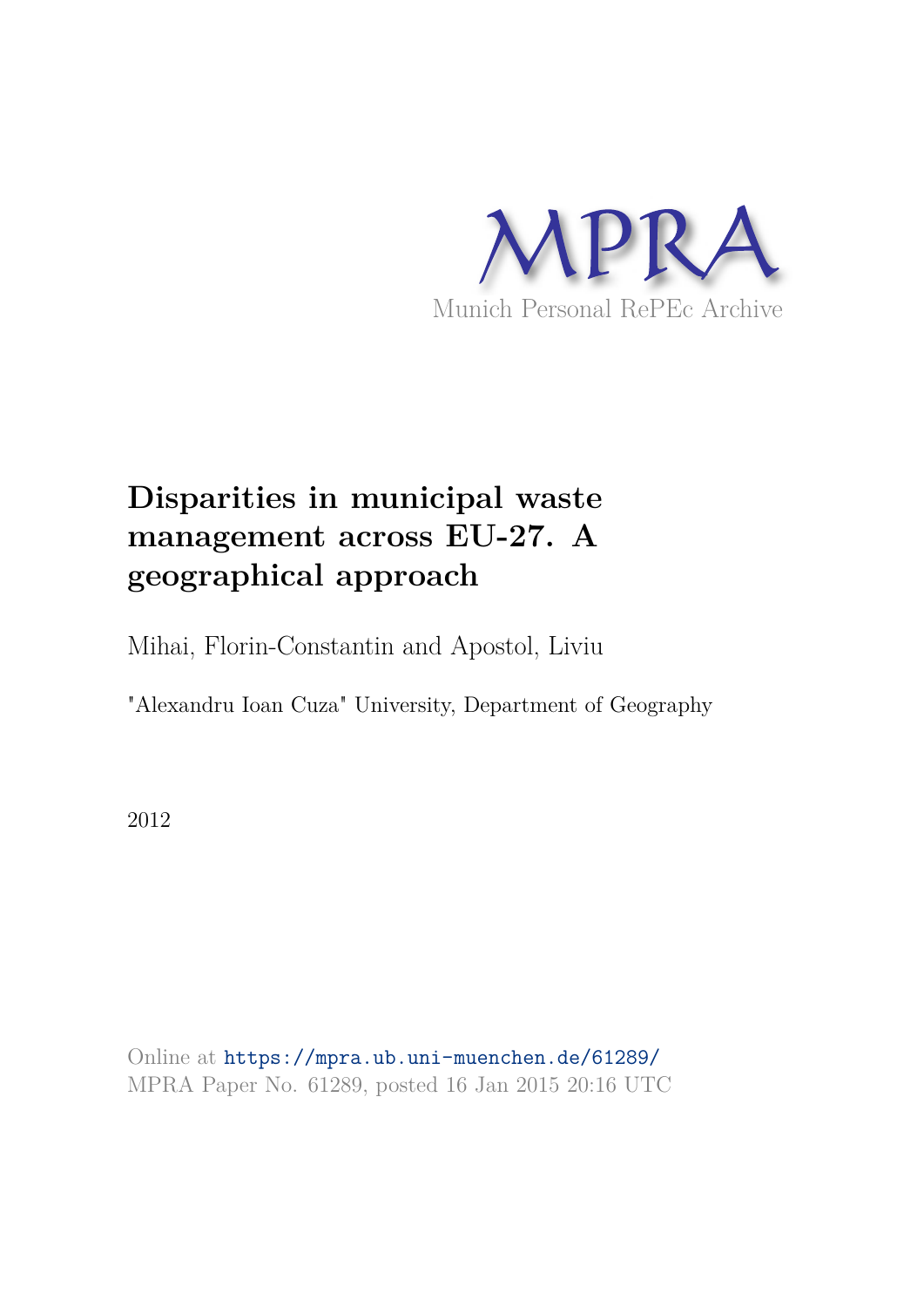# **DISPARITIES IN MUNICIPAL WASTE MANAGEMENT ACROSS EU-27. A GEOGRAPHICAL APPROACH**

# **Florin-Constantin Mihai<sup>1</sup> , Liviu Apostol<sup>2</sup>**

**Key words:** territorial disparities, municipal waste, spatial-temporal analysis

**Abstract.** Inadequate waste management leads to many environmental issues and the adoption of an efficient and sustainable waste management has become a priority objective of the EU. However, besides the demographic factors, the various socio-economic and geographical conditions of this complex space lead to major disparities in municipal waste management between North and South, East and West. This paper aims to do a spatial-temporal analysis of the Eurostat indicators using ascending hierarchical cluster analysis that divides the member states into five typological classes. The resulted maps highlight territorial disparities among Member States on municipal waste management and also reveal the evolution of environmental policies between 2003-2009 related to the EU acquis.

### **Introduction**

 $\overline{a}$ 

Municipal waste and similar are the waste generated in urban and rural areas respectively: in households (household waste), commerce and trade, small businesses, offices and institutions, (similar waste), yard and parks waste, bulky waste, street waste, construction and demolition waste. As far as municipal waste is concerned, the differences between countries arise for two main reasons: the differences found in specific categories to be included in this stream (the most relevant being 'household' and 'similar' waste, from shops, offices, etc.) and the differences found in the collection system applied in each country. (Eurostat, 2001) The share of waste from households ranges for most countries between 60 % and 90 % depending on the amount of other waste collected under the responsibility of the municipality, the percentage of commercial waste in municipal waste ranges for most countries between 10 % and 35 %. (EC, 2005).

Europe has more experience with waste prevention than other regions, and recycling and materials recovery are well supported in Northern Europe. This is much less true in the southern EU countries and in the transition economies of the

<sup>&</sup>lt;sup>1</sup> PhD student "Alexandru Ioan Cuza" University, mihai.florin86@yahoo.com

<sup>2</sup> Prof.PhD "Alexandru Ioan Cuza" University, apostolliv@yahoo.com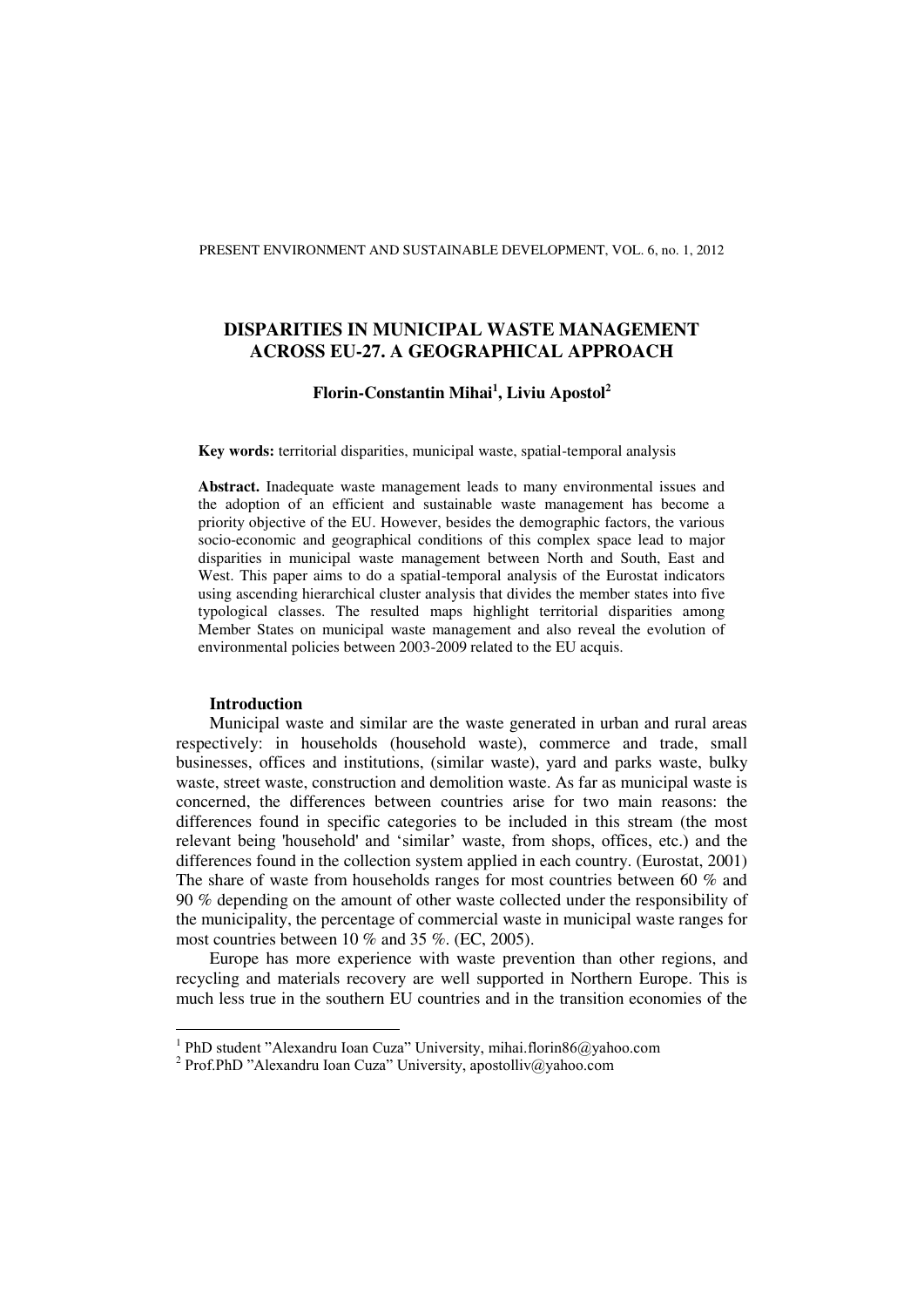Eastern Europe (UNEP, 2005). Household waste management schemes adopt economic, regulatory or incentive based instruments that are widely acceptable across Europe (Husaini et al., 2007). One person's waste can be a resource to others, particularly in different geographical, temporal and cultural contexts (Davies, 2003). Though waste prevention is at the top of the EU waste hierarchy, waste management (separate collection) and landfill limitation policies have prevailed, if not dominated the field (Mazzanti and Zoboli, 2008).

Improving household waste management behaviour has been identified as an important component of reducing the volume of the produced waste. (Fahy and Davies, 2007)

## **1. Materials and methods**

This article proposes a geographical approach to highlight territorial disparities in the EU-27 on municipal waste generation, municipal waste disposal (landfilling and incineration), recycling and composting. Changing methodologies concerning waste statistics since 2001 and the implementation of the EU acquis in the new EU member states have led to a progressive improvement of quality data on municipal waste management. However, a spatial-temporal analysis requires caution because the relevance of these data is questionable and leads to difficulties in interpreting the results. Thus, the period chosen for such an analysis is 2003- 2009, although the Eurostat database contains available data since1995. We have to take into account that in the new Member States, on the one hand the population is not fully covered by sanitation services and on the other hand, the reported values are estimated. Often these data are calculated according to the volume of waste or applying general indicators of waste generation for the population unserved by sanitation services. Moreover, the differences among countries on waste fractions that are included in the category of municipal waste slow down the geographic analysis of waste management. The introduction of weight systems in waste management facilities and the increasing access to sanitation services lead to improved waste indicators.

In this context, the spatial-temporal analysis takes into account the following indicators: municipal waste generation (kg / inhabitant / year), landfilled waste (kg / inhabitant / year) incinerated waste (kg / inhabitant / year). For each indicator, statistics are processed using ascending hierarchical cluster analysis that divides the member states in five typological classes that are mapped. Each class has different values (standard deviations) related to the EU-27 average, allowing deduction of qualitative conclusions. The charts are designed to support the maps obtained and to facilitate the interpretation of results. In order to assess the current systems of municipal waste management, an ascending hierarchical cluster analysis regarding the share (%) of landfilled, incinerated, recycled and composted waste of the total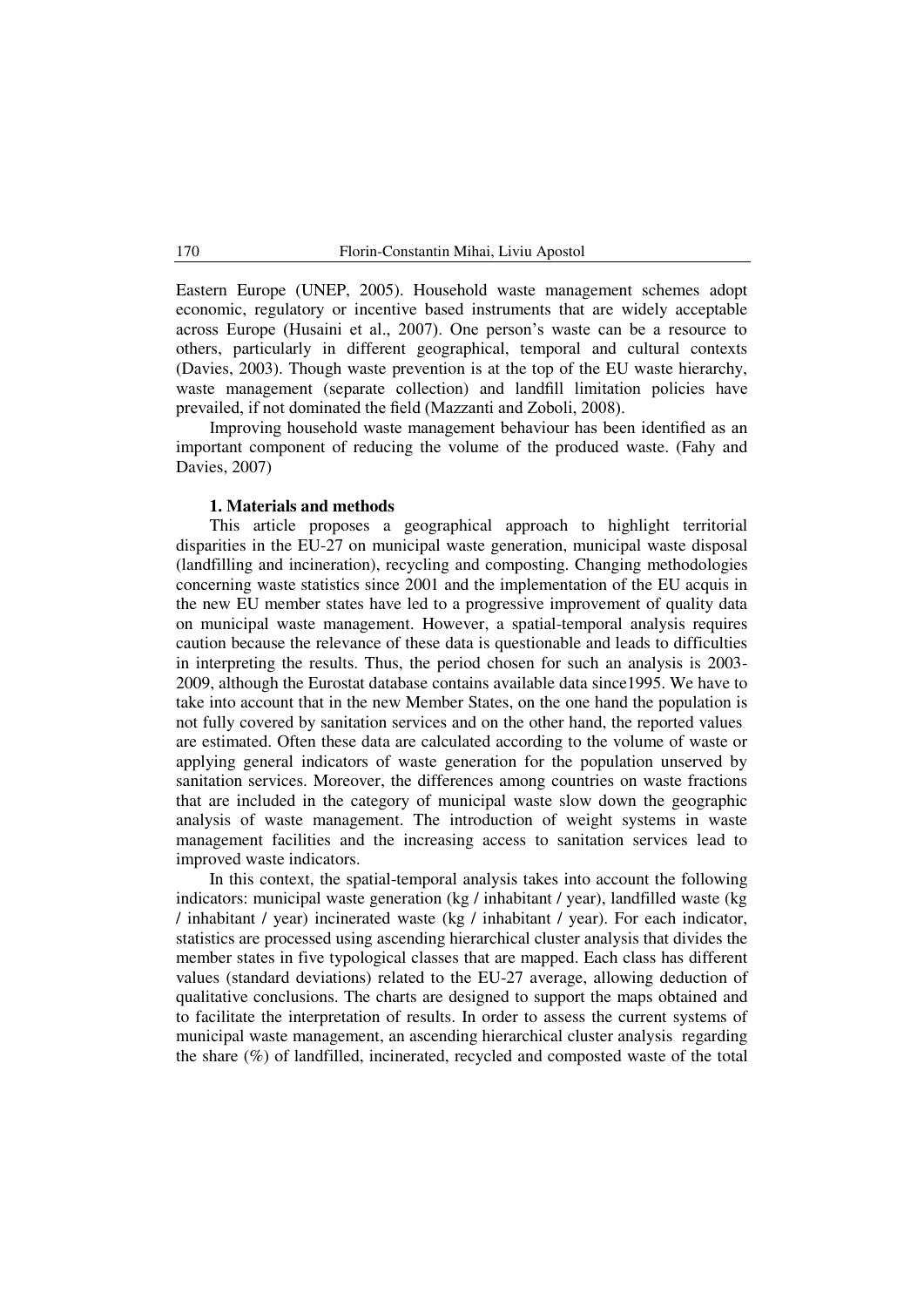municipal waste generated in 2009 (the last Eurostat available data, updated in 2011) is achieved.

## **2. Results and discussion**

## **2.1 Spatial-temporal analysis of municipal waste generation**

The indicator of municipal waste generation per capita is particularly important in planning actions for a sustainable waste management. It is also the basis of references for forecasting and modeling future waste generation in correlation with different economic and socio-demographic parameters (Beigl et al., 2008). Applying ascending hierarchical cluster analysis, the EU-27 members were divided in the following typological classes:



Fig.1 – Disparities in the municipal waste generation in the EU-27

*Class 1*- includes most new member states of the EU, municipal waste generation per capita is significantly lower (300 kg/per capita/yr) than the EU-27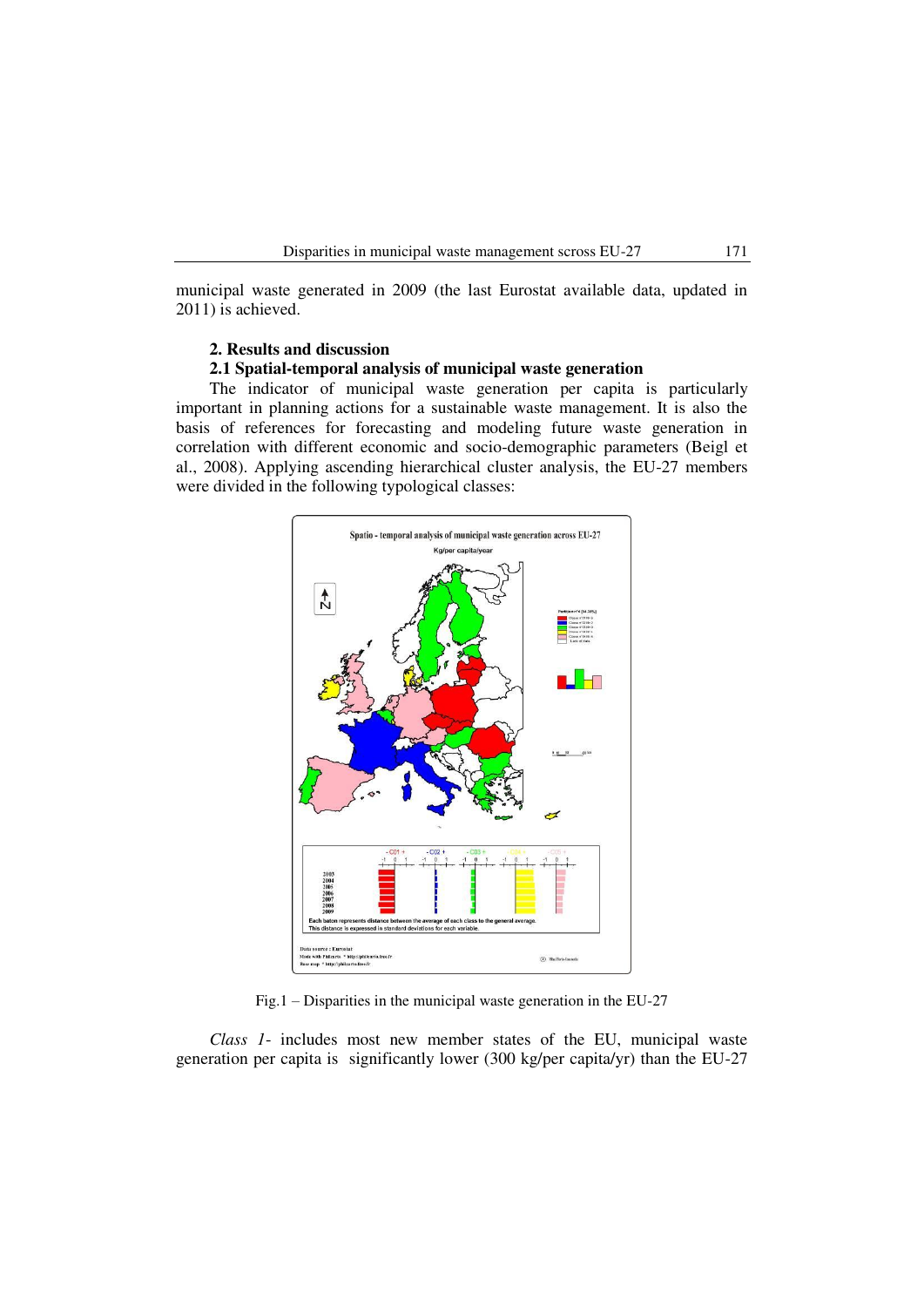due to increased disparities on the economic situation and standard of living. The multi-annual average of GDP per capita  $\triangle 100$  (in PPS EU27 = 100); urban population is lower and life expectancy as well. Low values for these countries are explained by the fact that the population is only partially served by sanitation services and waste quantities are usually estimated and not weighed due to the lack of infrastructure in this regard.The trend of a slight increase in waste generated since 2004 is due on the one hand to the improvement of waste statistical methodology and development of waste collection services and on the other hand to the economic growth, which stimulates the consumption patterns.



Fig.2 – Municipal waste generated – the annual average of classes compared with the EU-27 average

*Class 2* – France and Italy have waste generation values very close to the EU -27 average (over 500 kg/ per capita/yr) and a chronological evolution approximately constant from 2003 to 2009. This shows that the primary waste management measures were oriented to waste disposal and less to recovery or prevention of waste generation.

*Class 3*- per capita waste generation is lower than the EU-27 average (400- 500 kg/ per capita/yr); the data for Hungary, Slovenia and Bulgaria have improved since 2002 with their harmonization with the EU legislation; however, precautions are necessary in their interpretation. Also in Portugal, since 2001, conditions have been created to obtain more reliable data at national level (Magrinho A et al. 2006). Prevention and waste reduction policy is poorly implemented and recycling has a low efficiency.

In Estonia, the share of similar (commercial) waste is higher than household waste (EC, 2005). The quantity of solid waste generated in Greece continues to be somewhat lower than in other European countries, reflecting less intense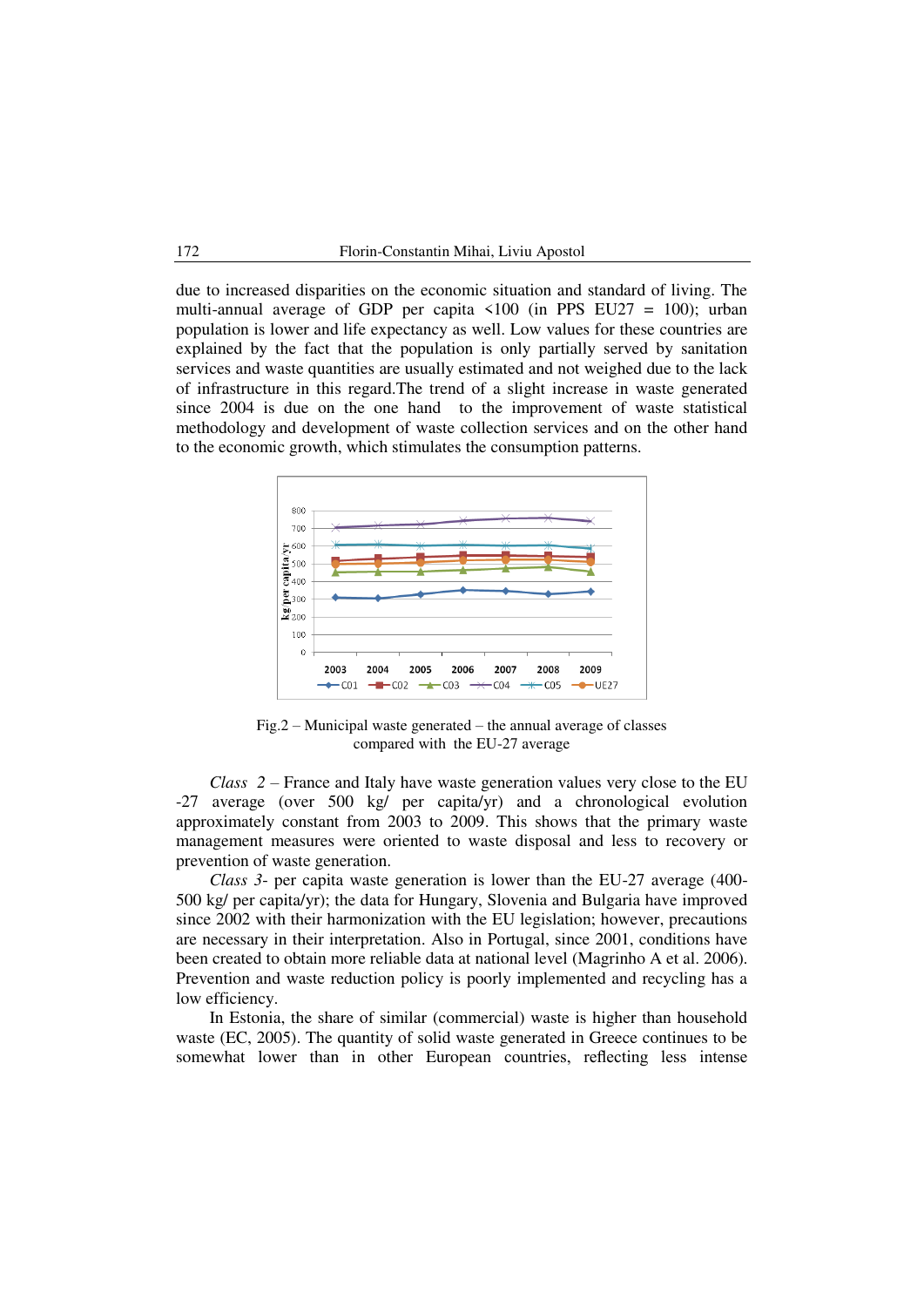consumption patterns (Papaioannou and Economopoulou, 2004). In the Northern Europe countries (Sweden and Finland), although they generate less waste than the EU-27 average, the values are high compared to low population densities. So far, in Finland, the national targets on MSW reduction have been set fairly low. (Sokka et al 2007)

 *Class 4*-. Includes on the one hand the states with the highest living standards in Europe (Denmark and Luxembourg) and on the other hand Ireland and Cyprus where consumption growth in recent years have led to significant increasing of waste generation, higher than the EU 27 average (over 700 kg / per capita /yr) with a continuous ascending trend. Denmark policies focused on changing the method of waste disposal from land filing to incineration with energy recovery, supplemented by recycling programs measures and less on instruments which encourage waste prevention or reduction. Municipal waste management policy in Ireland has stimulated the increasing quantities of waste generated, far beyond EU average, due to the growing consumption. Opposition to charges on waste treatment and landfilling and low prevention and recycling programs have led to this situation.

(Davies, 2005). Cyprus, with a population of 949 000, generates waste far above the average of the EU-27, including waste from tourists, having only a 3% recycling rate. (Athanassiou and Zabaniotou, 2007)

*Class 5*-This class is represented by high-income countries Netherlands, Germany, Austria, above the EU 27 average (GDP> 100 in PPS for EU 27 = 100), public access to waste collection services is 100%, (OECD, 2008) waste management systems are based on incineration, recycling and waste recovery. In the UK, waste management is changing from waste disposal to recycling. After 2003, there has been a slight decrease in waste generation that is due to economic instruments (charges on landfills or on the amount of waste generated), financial incentives for the private sector, the legal framework which aims to reduce waste generation. Unlike these countries, waste management policy in Spain was more oriented towards waste disposal in landfills. The high values are due to the progressive growth of the economy favoring consumption growth.

#### **2.2 Spatial-temporal analysis of municipal waste landfilled**

Waste landfilling is still an important option in waste management systems, but its share varies across the EU -27, emphasizing the following categories:

*Class 1* - EU high-income countries, which can afford to dispose the municipal waste generated in incinerators equipped with facilities which ensure energy recovery and limit the environmental impact. Furthermore, the lower proportion of biodegradable waste and also the cooler climate favor the incineration and not the landfilling for Northern Europe (Denmark, Sweden).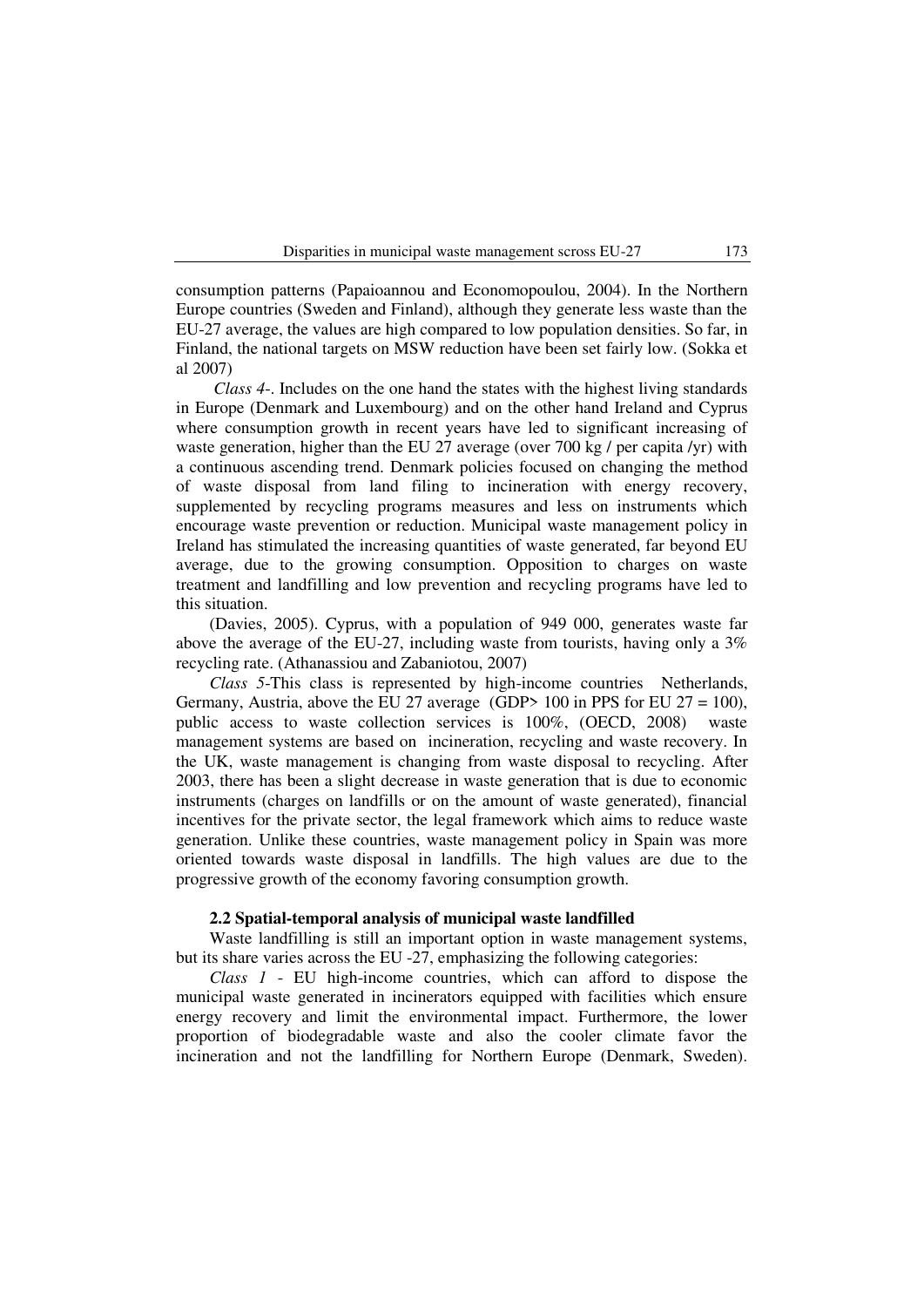Landfill of waste is diminished due to legal regulations and economic instruments adopted (high charges for waste disposal facilities), waste incineration, biological and mechanical treatment and recycling programs being economically viable alternatives for Germany, Austria, Netherlands and Belgium. In Germany, waste disposal decreased significantly in recent years due to the improved recovery and recycling programs (Dongqing et al, 2010). The amount of waste landfilled per capita continuously decreases, suggesting the performances of waste management systems implemented in each state.



Fig.3 – Disparities in municipal waste landfilled

*Class 2*- Includes the new Member States where most of the generated waste is landfilled (Romania, Lithuania, Estonia), the southern states where the landfiling still has an important role in waste management options along with waste recycling and composting (Italy and Portugal) and Finland, where incineration is not as well developed as in Denmark or Sweden.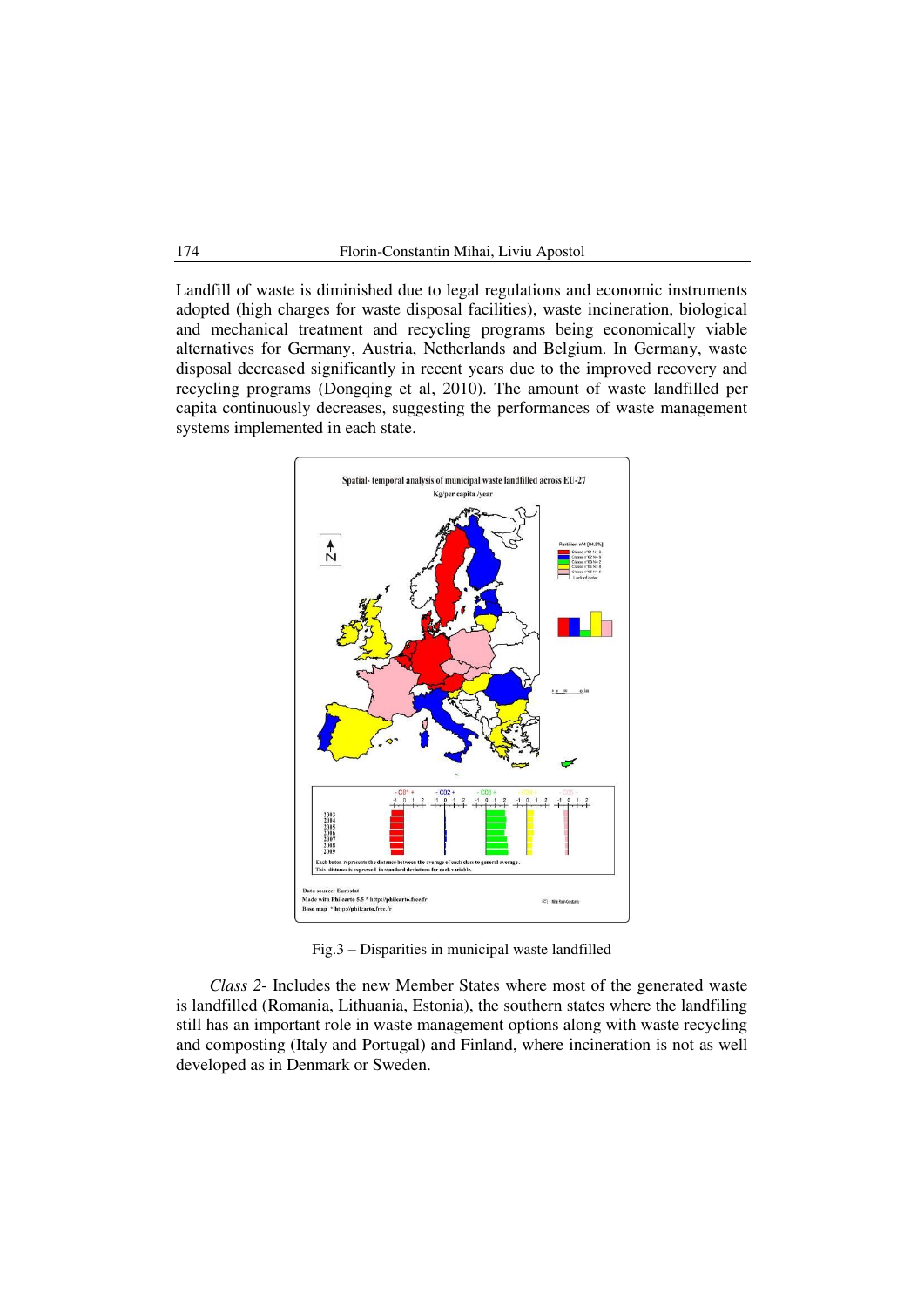![](_page_7_Figure_1.jpeg)

Fig.4 – Municipal waste landfilled – the annual average of classes compared with EU-27 average

*Class 3* - Landfill of waste significantly above the EU-27 average with double values (over 600 kg / inhabitant / year) for the island states Malta and Cyprus with an ascendant trend since 2006. This is caused by the increased municipal waste generation, far above the EU average (fig.1), due to consumption growth and tourist inflows and on the other hand to the lack of measures to minimize their generation.

*Class 4* - Most of the waste generated and collected is directly disposed in landfills (Bulgaria, Hungary, Slovenia, Lithuania) and recycling is poorly developed. Grecce depends strongly on sanitary landfills, although the need for increased recycling and new waste management facilities is recognized by the authorities in the Regional Plan. (Perkoulidis et al, 2010). The adoption of the acquis communautaire leads to an improvement in waste management. The focus is on alternative solutions regarding disposal of waste, for example replacement of non-compliant sites with sanitary landfills, construction of transfer stations or incinerators with energy recovery. The waste prevention measures implemented so far are not significant and the amounts of waste generated and landfilled are expected to increase in the future.

*Class 5* - Landfill of waste is done under the EU-27 average (respectively 200kg/per capita/yr), but it has the largest share in the treatment of waste generated for the Czech Republic, Slovakia and Poland. In Poland, the registered quantities of waste collected and disposed of are often deliberately underestimated, as a result of informal trading between the involved companies. (Den Boer et al., 2010).

In France, the need of landfills decreases because the waste management plans support the development of incineration plants and recycling facilities.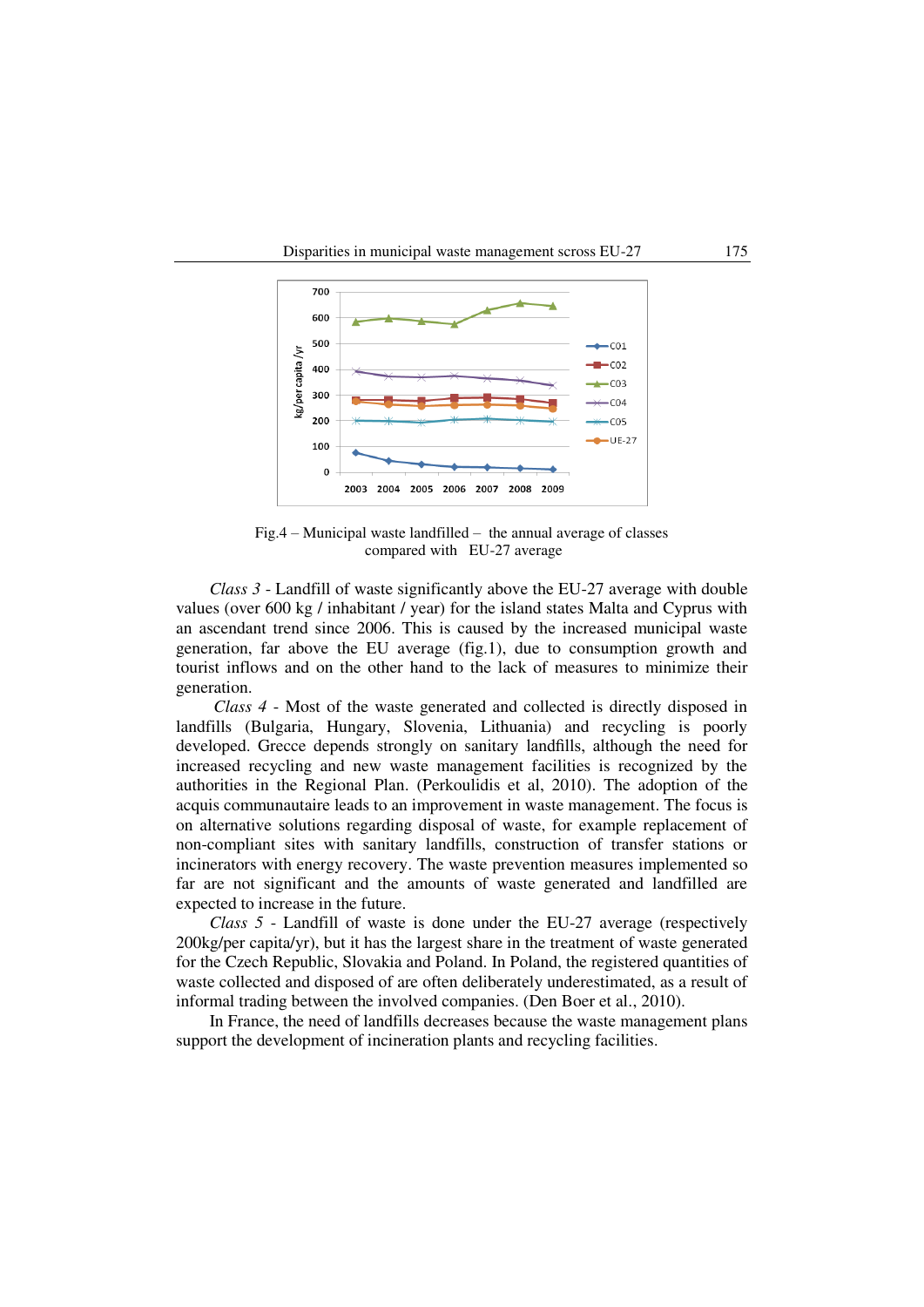### **2.3. Spatial-temporal analysis of municipal waste incineration**

The incineration of municipal waste is often more expensive than waste landfilling, not being economically viable for the Southern and Eastern Europe. Also the higher share of biodegradable waste and lower amounts of waste generated encourage the waste landfilling and composting. Thus, in some Member States there are no incineration plants for municipal waste disposal (Romania, Bulgaria, Lithuania, Cyprus, Greece), but only for the industrial waste sector. The EU-27 average of incinerated municipal waste does not include these countries; the disparities are outlined by the following classes:

![](_page_8_Figure_3.jpeg)

Fig.5 – Disparities in incinerated municipal waste

*Class 1* - Since 2001, Denmark benefits from modern infrastructure able to meet the specific needs of waste incineration in terms of environmental protection (Burcea, 2009). Also Denmark generates large amounts of waste (600 kg / per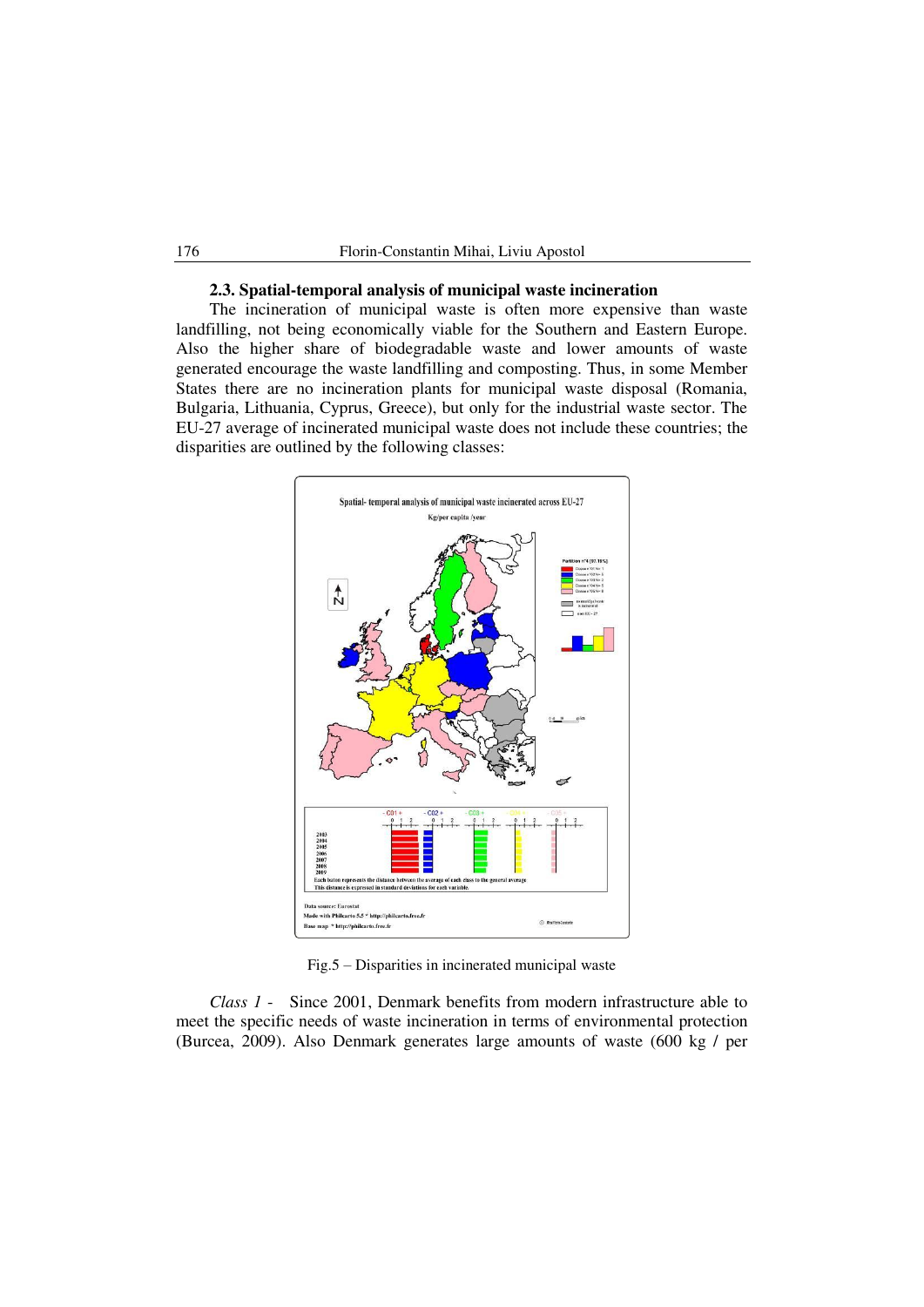capita / yr): 2/3 is incinerated (about 400 kg / per capita / yr), the rest is recycled or treated; landfilling is almost inexistent.

*Class 2* - includes countries where municipal waste incineration takes place in pilot programs or is in its early stages with very low amounts per capita (<10 kg/per capita/yr) compared to the EU-27 average, and the landfill of waste prevails.

*Class 3* - Sweden has developed facilities on municipal waste incineration, the amount of incinerated waste is of 250 kg/per capita/yr, far above the EU-27 average (100 kg/per capita /yr).

Class 4 – includes high-income countries with a modern infrastructure on municipal waste management. Waste incineration is above the EU-27 average (150 kg/per capita/yr), waste landfilling is limited for recycling or mechanical-biological treatment.

![](_page_9_Figure_5.jpeg)

Fig.6 – Municipal waste incinerated - the annual average of classes compared to the EU-27 average

*Class 5* - countries where municipal waste incineration is developing against landfill of waste (Finland, UK), the incinerated municipal waste is half of the EU-27 average respectively 50 kg/per capita/yr). In Italy, there are regional disparities regarding waste management issues. (Mengozzi, 2010). The incineration plays an important role in waste management options in the industrial regions from the North, unlike the Central and Southern Italy, where waste landfilling is the main method of waste treatment causing governance issues (e.g. the Naples case).

## **2.4. Current municipal waste management options across the EU-27**

*Class 1* – includes the countries where waste landfilling has become insignificant, being replaced by incineration with energy recovery (Denmark,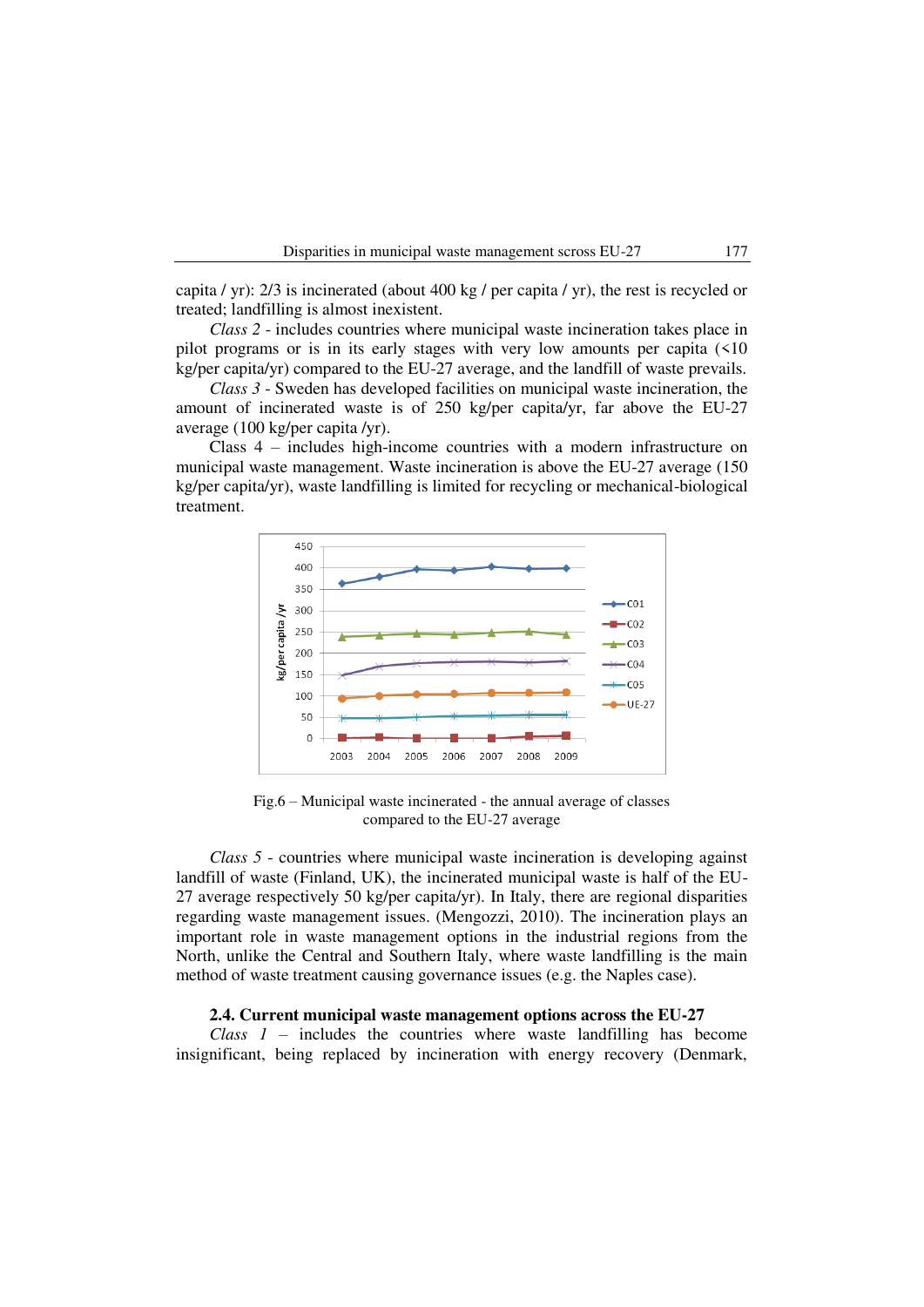Sweden), co-incineration, recycling and composting having a significant share in waste management options in Belgium, Holland, Germany and Austria. These Member States have the most advanced waste management systems of the EU-27.

*Class 2* - new EU members of Central and Eastern Europe, where waste landfilling is still the main choice in waste management, recycling and composting of waste is in its early stages; these countries have difficulties in the implementation of the EU acquis.

*Class 3* - states which have developed composting facilities for biodegradable waste; recycling is not very developed and waste landfilling still prevails.

![](_page_10_Figure_4.jpeg)

Fig. 7 – Disparities in current waste management systems in the EU-27

*Class 4* - waste landfilling is still significant, but improvements were noted on the development of recycling programs in recent years, in Ireland and Slovenia.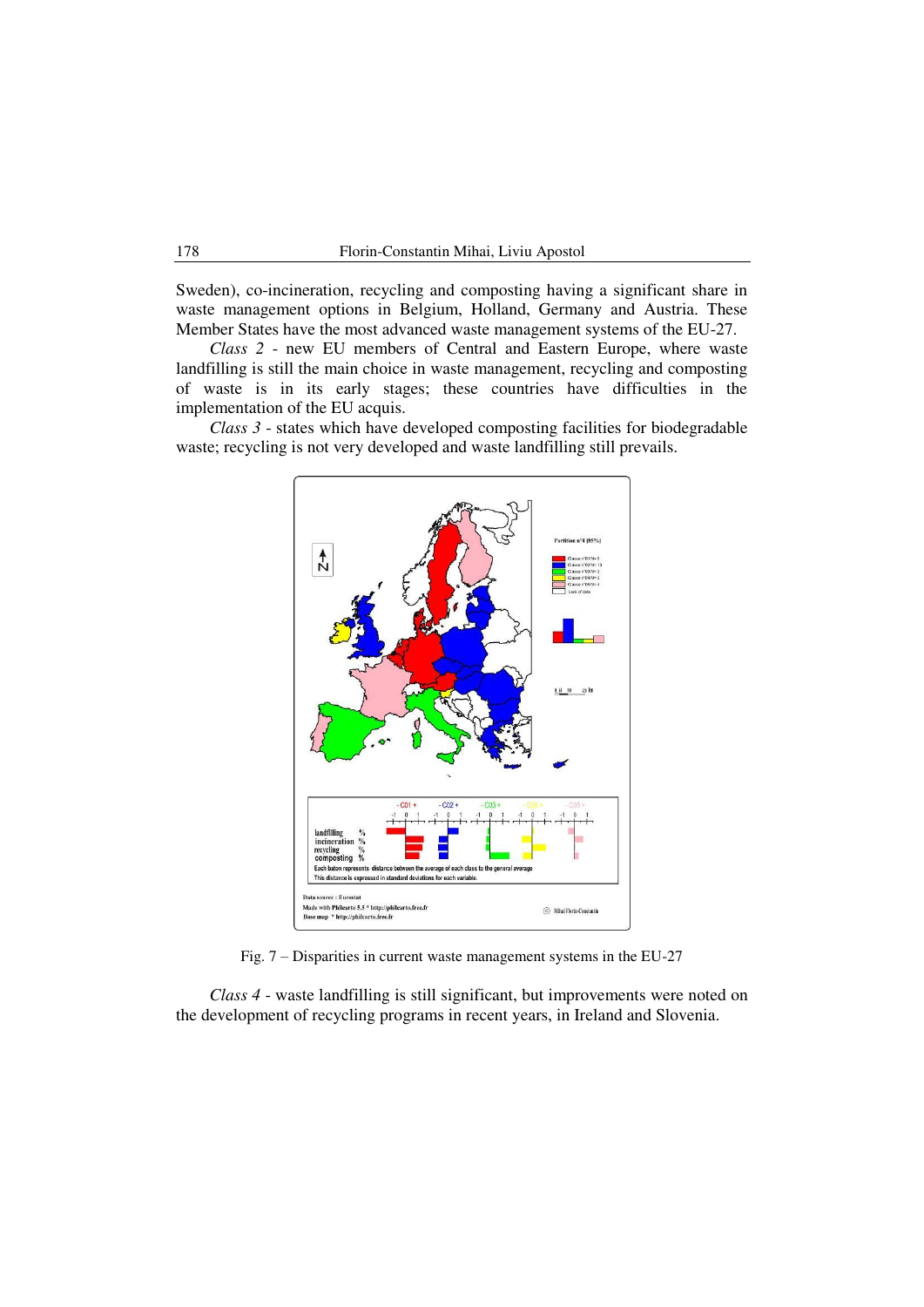*Class 5* - the share of incinerated waste increases over the EU average and the amount of landfilled waste decreases (Finland, France); waste recycling and composting have an important role in waste management systems.

#### **Conclusions**

Disparities regarding the economic and living standards between the member states of Northern and Western Europe compared to the Southern and Eastern Europe are reflected in municipal waste management systems with various environmental implications. The main measures to reduce the generated waste and the landfilling are the adoption of regulations and the economic instruments (charges for waste landfilling, taxes on the amount of waste generated), financial incentives, incentives to encourage waste producers to minimize waste etc. These measures are successfully adopted by western countries having a healthy economy which allow the best practices in waste management. Also, municipal waste management does not depend only on the income of the population; the sociodemographic factors and the implemented environmental policies may have a significant contribution to reducing or increasing the amount of waste generated. The quality and timeliness of data on waste statistics play an important role in waste management planning. The waste collection services of the new member states are poorly equipped to weigh the collected waste and often the reported values are calculated according to the volume of containers or transporting facilities.

The improvement of the waste management infrastructure and the orientation of the environmental policies towards waste prevention and reduction should be a real objective in the coming years for most EU members.

## **Acknowledgements**

This work was supported by the European Social Fund in Romania, under the responsibility of the Managing Authority for the Sectoral Operational Programme for Human Resources Development 2007-2013 [grant POSDRU/CPP 107/DMI 1.5/S/78342].

#### **References:**

- **Athanassiou, M., Zabaniotou, A**. **(2007),** *Techno-economic assessment of recycling practices of municipal solid wastes in Cyprus*, Journal of Cleaner Production, 16 , 1474-1483.
- **Beigl P., Lebersorger S., Salhofer S**., **(2008)**, *Modelling municipal solid waste generation: A review*, Waste Management, 28, 200–214
- **Burcea,S.G., (**2009) *Managementul deşeurilor urbane: Perspectivă europeană comparată*, Edit ASE, Bucureşti